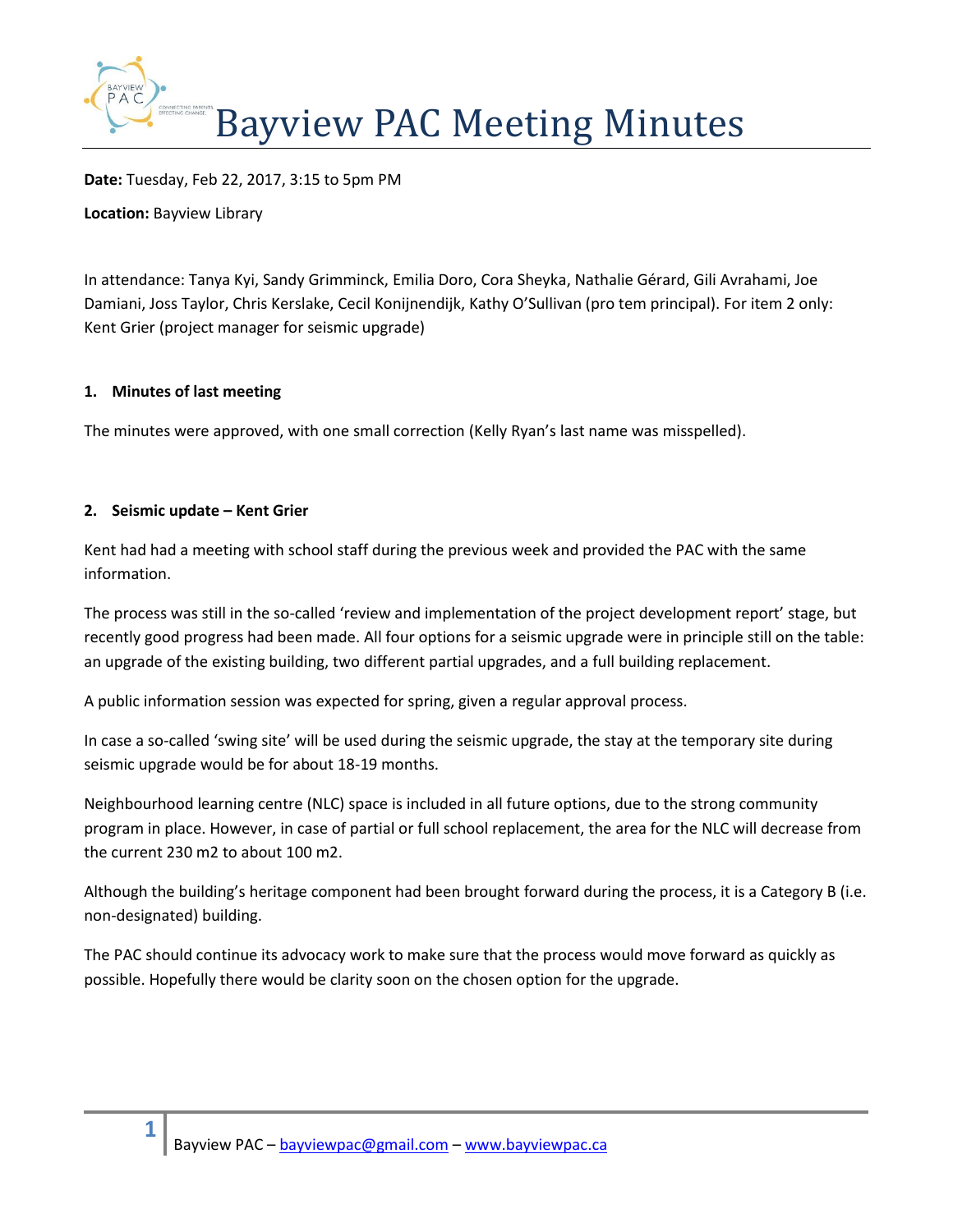

## **3. Principal update by Kathy O'Sullivan**

Kathy O'Sullivan, former principal at Queen Elizabeth, had started this week as a stand-in for Noreen Morris, who is on a pre-planned medical leave. Kathy expected to be in this position for 4-6 weeks. She had been warmly welcomed by the school.

Kathy mentioned the Pink Day activities (highlighting the need to stand up against bullying) that had taken place on the day of the meeting.

Kathy and Peter Lee (who is the stand-in for May Dalgliesh at the office) had been working on figures for the Ministry on enrolment and future class structure. Given the new funding allocated to public education, and the new directive of not having more than two special needs children per class, some changes in class structure and amount could be expected.

## **4. Review of funding requests**

Prior to going on medical leave, Norreen Morris has provided the PAC with an overview of this year's funding requests. Joe Damiani would go through the request and see, for example, from which PAC accounts the respective items could be covered. Where possible (i.e. for activities/materials outside of the regular curriculum), the gaming account would be used.

# **5. Review of financials**

**2**

The current PAC regular account stands at 32 018 dollars, with the gaming account holding 12 041 dollars. There were additional assets in the Pay Pall account, while there were some debts (e.g. to JKC).

### **6. Plan of events – Volunteers/Coordinators**

Kelly Ryan, coordinator for the Bayview Gala, was abroad, so Joss updated all about the upcoming event, 'Bayview en Blanc'. About 60% of tickets had been sold, while only about 50% of the childcare places had been purchased to date.

An impressive list of silent auction items was available on the PAC website. Great class baskets had also been compiled. As usual, the live auction of class platters would be a highlight of the gala.

For payment of items after the gala, apart from cash and checks credit card payments would be possible through Square readers.